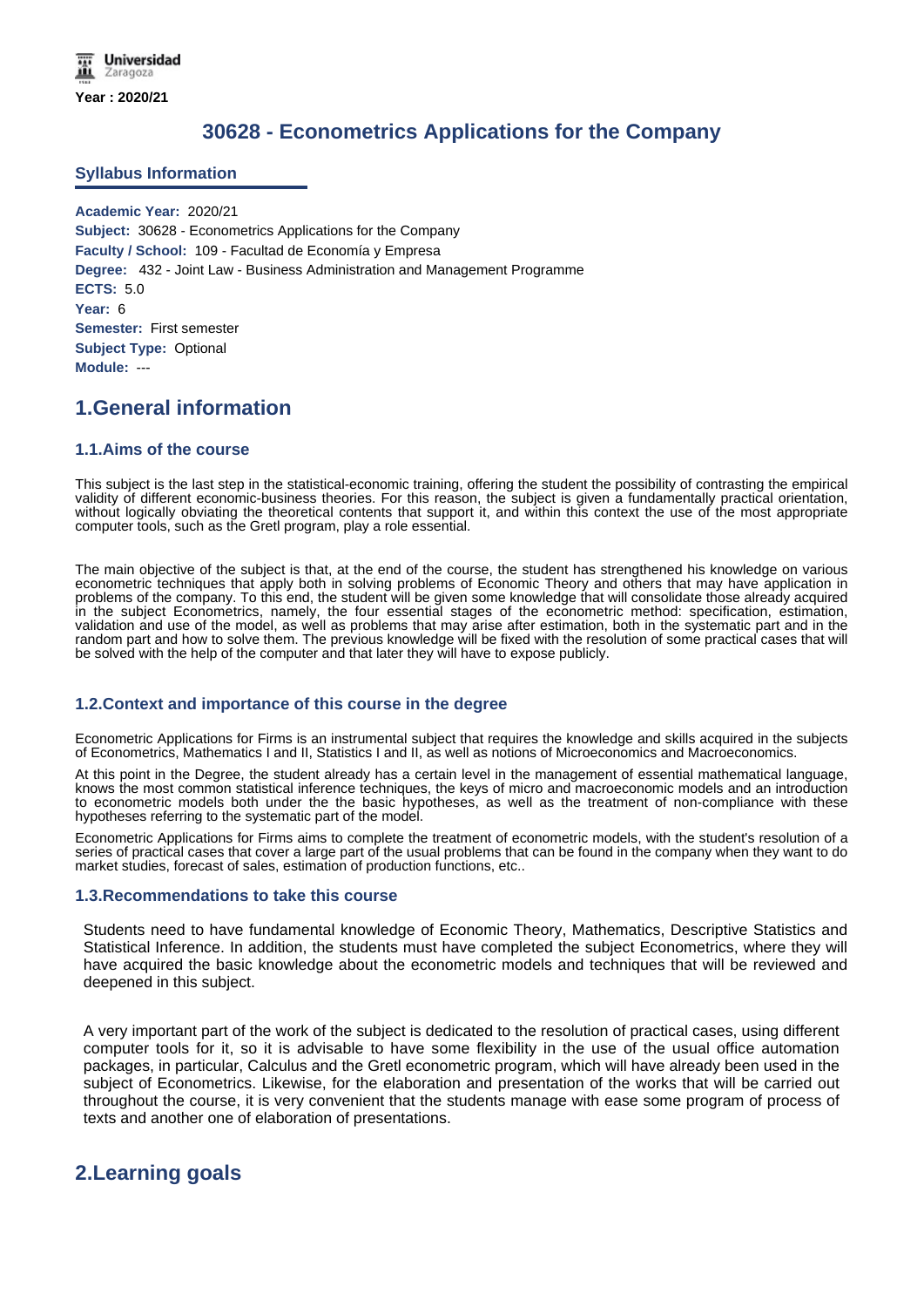### **2.1.Competences**

According to what is indicated in the Degree Verification Report, at the end of the course, the student will be more competent to:

GENERIC COMPETENCES:

- Evaluate the situation and foreseeable evolution of companies and organizations, make decisions and extract relevant knowledge.
- Issuing advisory reports on specific situations in markets, sectors, organizations, companies and their functional areas.
- Understand and apply professional criteria and scientific rigor to the resolution of economic, business and organizational problems.

### SPECIFIC COMPETENCES:

- Ability to solve problems.
- Ability to make decisions.
- Motivation for quality and excellence.
- Ability to apply knowledge in practice.

### **2.2.Learning goals**

The student, in order to pass the subject, must demonstrate:

- Knowledge of the basic techniques of econometric analysis and to adapt them to the scope of application of the company.
- Knowledge on how to collect data from different sources and transform them for use in econometric analysis.
- Application of appropriate econometric techniques that, with the help of an econometric program such as Gretl, help the student to solve problems of interest in the business environment.
- Distinguish between time series data and cross-section type data and what problems may occur with each of them.
- Knowledge on how to contrast different economic hypotheses through constraints on model parameters.
- Knowledge on how to introduce dummy variables into econometric models and interpret their estimation.
- Identification of the usual problems that can arise in the term of the error of an econometric model (autocorrelation, heteroscedasticity and normality) and how to correct them.
- Knowledge on how to work with univariate time series, knowing the basic stages of the Box-Jenkins analysis.
- Know how to use the sample correlogram of a time series to identify the underlying stochastic process.
- Knowledge of the different types of temporal trends, adequately identifying the temporal trends of stochastic trends.
- Knowledge on how to treat series with stochastic trends and determine if they have any cointegration relationships.
- Ability to write an applied econometric work in a rigorous and comprehensible way.
- Summarize and group the main ideas of a work and put them into a PowerPoint presentation.
- Defend publicly the resolution of the cases that will be raised during the course.

### **2.3.Importance of learning goals**

This subject is intended to teach the student how to apply the quantitative methods necessary to analyse, for example, the degree of competition within a given market, the effectiveness of different alternative sales policies within a company, the efficiency in terms of profitability of different advertising campaigns, or any type of market study prior to the launch of a new product.

Thus, the general approach of the course will aim, not so much to demonstrate the statistical-econometric principles, but to teach how to use them in a rigorous way when the student tries to apply the econometric techniques to his daily work in the world of Economics and Business.

It should also be noted that the use of the computer in a subject such as Econometrics is fundamental today. In this sense, throughout the course there will be carried out numerous computer practices with which it is intended for the student to know one of the most modern software applications currently used in the market, as well as in the teaching and research: the Gretl program. At the end of the course, it is essential for the student to achieve the management of this useful computer tool.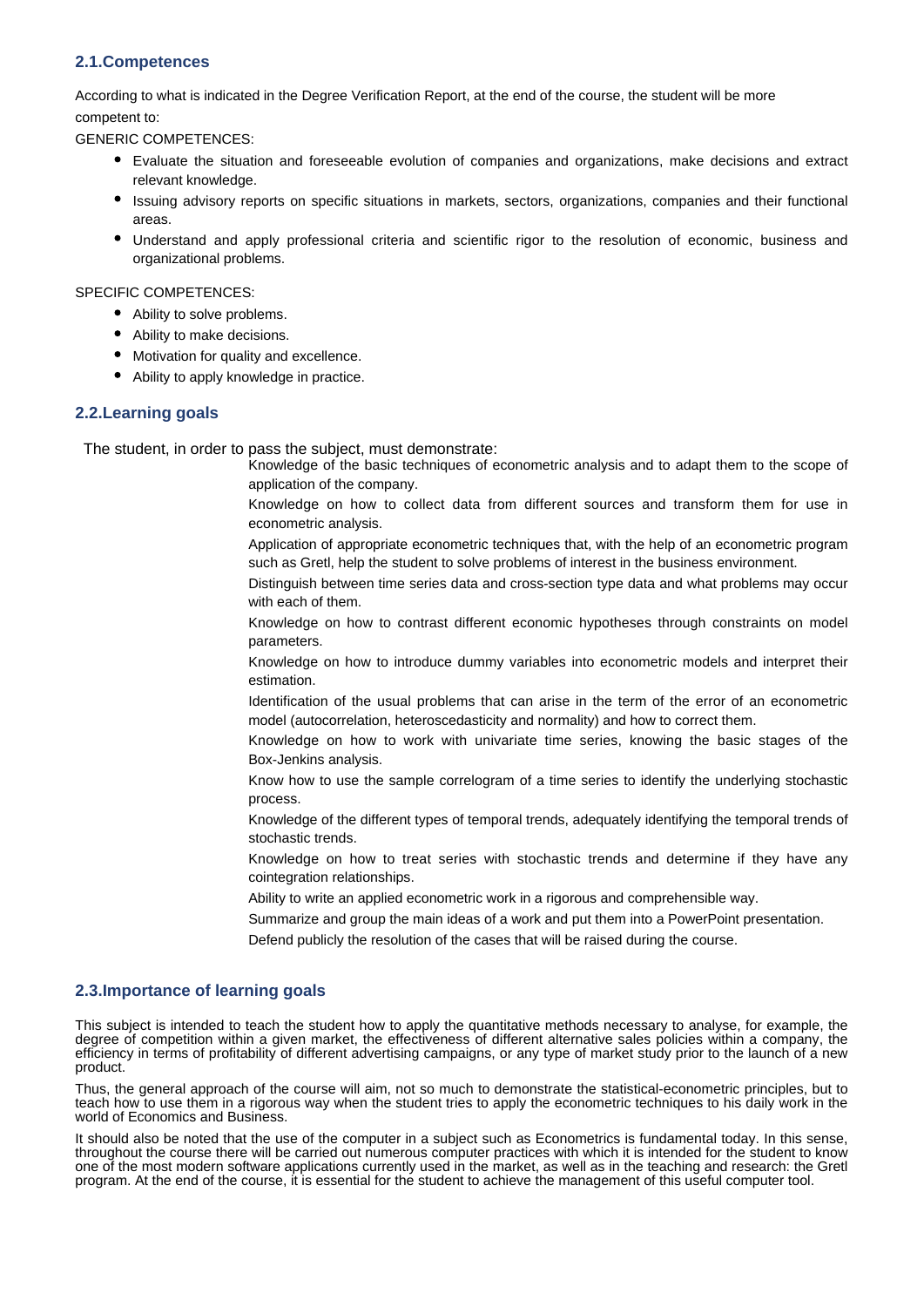In short, it is a question of having the student, after passing this subject, have a series of fundamentals, both theoretical and practical, essential for their future professional development in the field of Economics and Business.

# **3.Assessment (1st and 2nd call)**

### **3.1.Assessment tasks (description of tasks, marking system and assessment criteria)**

The student must demonstrate that he has achieved the results of learning activities through the following evaluation activities:

In the first call, the student is offered two evaluation systems: Option 1: Continuous assessment.

The evaluation of a subject such as this one in which practical work is the fundamental axis must be based on the work done by the student during the course, for this reason, the recommended option for all students is the continuous evaluation, in the that the attendance to class is strongly recommended, and that it is based on the following requirements:

- Written presentation of the works proposed by the teacher in each of the blocks of the course. In each block of work, the students must make a public presentation of one of the exercises that the teacher tells you about that block, if there are groups with two students, both should participate in the presentation. The written and oral presentation of the work in each of the blocks is a mandatory requirement for continuous assessment. Copying of works between groups will be grounds for the members of these groups to abandon the continuous evaluation. The student who does not reach the minimum required in the continuous assessment tests, cannot continue through this evaluation procedure.
- 90% of the mark of the continuous evaluation is obtained by weighting to 60% the written works that the students present at the end of each of the blocks of the subject and to 40% the presentations of the exercises that are done in class.
- The remaining 10% of the continuous evaluation grade will be obtained if the students present individually in writing a schematic as real as possible on a specific empirical study, based on the stages on how the econometric work is performed that will have been explained during the course.

### Option 2: Global exam.

The student who does not opt for continuous evaluation or who does not pass the subject by this procedure or who wants to improve his qualification, will have the right to present himself to the global test, in any case prevailing in the best of the obtained grades. This global test consists of a final exam with several theoretical and theoretical-practical questions about the theoretical contents of the course, the glossary of econometric terms that will be made available to the students and a computer exam about some practical exercise that the student will have to with the help of the Gretl econometric program. In this exam, the theoretical part will score 5 points and the practical part of computer other 5 points, it is necessary to get at least 2 points in each of the parts to pass. The exam is approved obtaining at least 5 points. If a student obtains less than two points in one of the two parts, his final grade will never be greater than 4. This option is presented as a less advisable alternative than continuous evaluation, given the characteristics of the subject.

In second call, the evaluation is done by means of a global test consisting of a final exam as described above.

The evaluation of the students of the fifth and sixth call will be governed by article 23 of the Rules of Assessment of Learning, approved on December 22, 2010 by the Governing Council of the University of Zaragoza. This article establishes that the student will carry out the evaluation before a tribunal, although he / she may choose to take the exam with the rest of his / her classmates and then give the exam to be corrected by the tribunal.

### **4.1. Criteria of Valuation and Levels of Requirement.**

Regarding the continuous assessment system, it should be clarified that it is not approved with any work submitted, ie in each batch of work there is a feedback process in case the work does not meet quality "minimums". That is, after each presentation of written works, are corrected by the teacher and the following week is given to each group a comment on the faults that have had and what can be improved. If the work in question does not reach a minimum of quality the work will be returned to the group and it will have to do again with the suggestions that have been made to it, if after three versions the work still is not well the group will leave the continuous assessment.

The aspects that are evaluated in the written works are:

- 1. The correct resolution of the questions posed in the statement.
- 2. The theoretical econometric justification used to solve the sections.
- 3. Correct drafting and use of economic and econometric terms.
- 4. Order and presentation of works.

In addition to this, during oral presentations, questions will be asked to the speakers to assess their knowledge of the subject and the case presented. The aim of these interventions by the teacher is to generate debates in class in which the other students can participate to know if they think the same as what the presenter is saying. Likewise, during the rest of the classes, the teacher can assess the participation of the students in class with questions and comments, so that it cannot be guaranteed that two students who are part of the same group have the same note at the end. The aspects that are evaluated in the oral presentations are:

1. The correct explanation of how the exercise has been resolved.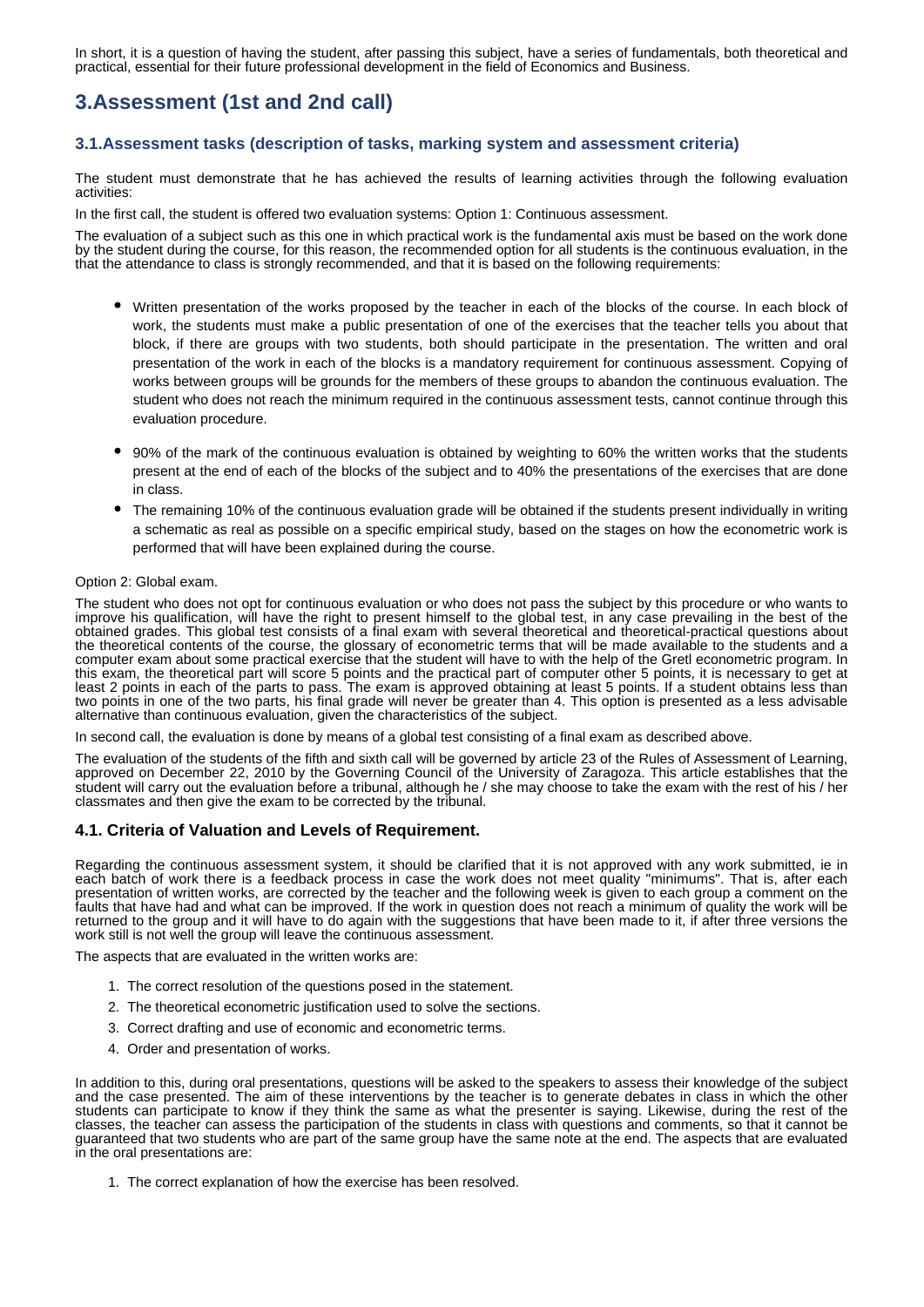- 2. The answers to questions that the teacher can ask.
- 3. Order and conciseness in the presentation, as well as adjust to the times previously marked by the teacher so that all groups can exhibit.

The aspects that will be valued of this proposal of empirical study are:

- 1. The originality of the proposal.
- 2. That the stages of the work are well detailed, namely, their motivation, theoretical justification, analysis of data sources, description of the econometric techniques that could be used and results expected to be obtained.
- 3. The viability of the same to be carried out with the usual econometric techniques.

That the extent of the work is in accordance with the teacher's instructions.

# **4.Methodology, learning tasks, syllabus and resources**

### **4.1.Methodological overview**

The teaching method involves the use of different techniques, according to the different objectives and competencies to be achieved.

The most important part of the course is the presentation and resolution of some practical cases related to the interests of the business world, both from the perspective of internal variables of the company, as well as issues related to its micro and macroeconomic environment. Each case will be briefly presented by the teacher and the student, by themselves or in groups of two, will have to resolve the issues arising in each year with the help of computer. The resolution of the exercise is expected to be done during class time while the final drafting of the work is done at home. Approximately three cases, the student must submit a written report to the teacher for evaluation. In addition, all students must exhibit at a special session some of the cases that have been resolved and the teacher will previously directed.

Another part of the course is theoretical content, in which the teacher presents various topics of econometrics that should provide support for the case studies students will solve later. Some of the theoretical issues have already been completed in the course of Econometrics and re-submit a summary to consolidate knowledge form, and there are other new issues, offered an eminently practical perspective, without forgetting a certain theoretical foundation for the student who wishes to deepen knowledge if desired. In this part, the teacher will present the issues with transparencies that focus the main ideas of each subject, focusing on the practical aspects that will facilitate students successfully resolve cases.

The teaching materials to be produced for the course includes, in addition to the literature where they are treated in depth all the issues, some documents with transparencies that represent a summary of the theoretical issues, and other documents with the statements of the cases They will have to solve. In addition, to facilitate the use of Gretl program, also a document with a summary of the basic operation of the program will be provided. All this information will be dumped on the resources of the subject in the "Anillo Digital Docente" (ADD) of the University of Zaragoza.

### **4.2.Learning tasks**

The teaching of the Econometric Applications for Firms includes the following activities:

- Lectures: It will be the 50% of the teaching load and use to present the fundamental concepts of the subject, properly structured in subjects. The teacher will summarize each topic, so that in a two-hour session students can see the fundamental theoretical aspects and relevant issues facing the resolution of practical cases. It is strongly recommended class attendance, participation and demand of all extensions and clarifications deemed necessary by the student. Teacher will provide students with sufficient advance schemes each of the topics.
- Practical sessions: This activity will take place in a computer room. The aim is that the student learns how to solve a series of case studies related to real situations of econometric problems that may have an interest in the business world. The teacher will present at the beginning of each class the corresponding case, giving the necessary guidelines for resolution on the computer. The student will have to load the data in the econometric program and resolve the issues raised. The teacher will guide the students in the process of developing each case, resolving doubts that arise them. After each block of cases, there will be a session in which the students will present public and briefly one case the teacher must indicated them advance.

Tutorials: The teacher will schedule a calendar of tutoring, to be published in advance, aimed at the custom resolution of doubts and to provide more direct support to the student with problems related to this subject.

The in-class and off-site activities will be adjusted to the following time distribution.

Table 1. Distribution of in-class hours Econometric Applications for Firms.

| <b>Introduction</b> | Part 1 | Part 2 | Part 3 | <b>Total</b> |
|---------------------|--------|--------|--------|--------------|
|                     |        |        |        |              |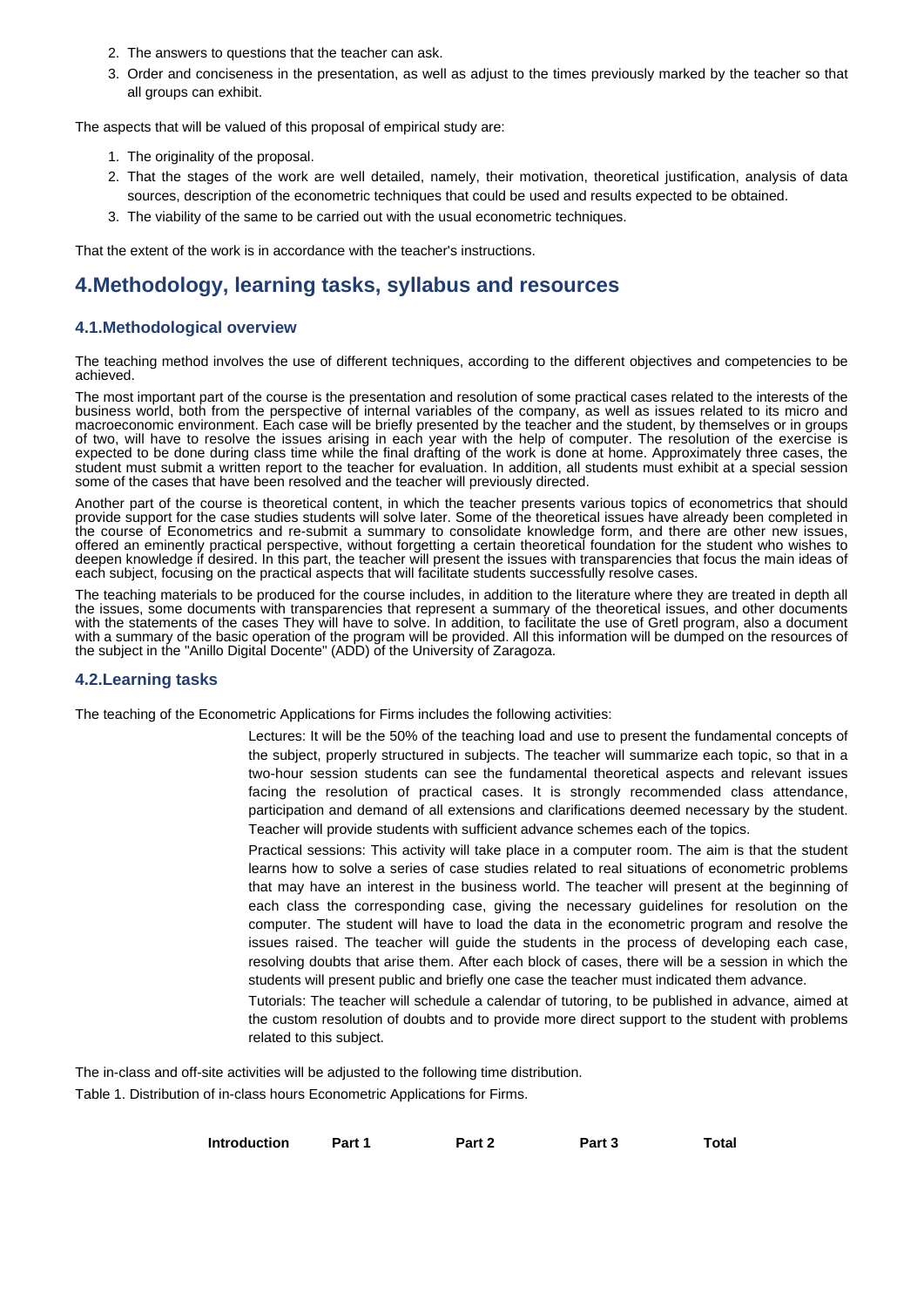| <b>Lectures</b>                  | 2              | 8  | 7  | 8  | 25   |
|----------------------------------|----------------|----|----|----|------|
| Computer<br>practices            | 2              | 8  | 7  | 8  | 25   |
| <b>Tutorials and</b><br>seminars | 1'5            | 4  | 4  | 3  | 12'5 |
| <b>Total in-class</b><br>hours   | 5 <sup>5</sup> | 20 | 18 | 19 | 62'5 |

**Table 2. Distribution of off-site hours Econometric Applications for Firms. Degree of Administration and Management**.

|                                    | <b>Introduction</b> | Part 1         | Part 2 | Part 3 | <b>Total</b> |
|------------------------------------|---------------------|----------------|--------|--------|--------------|
| Individual study                   | $\overline{4}$      | $\overline{4}$ | 10     | 8      | 26           |
| <b>Practical work</b>              | 2'5                 | 10             | 14     | 10     | 36'5         |
| <b>Total hours not</b><br>presenc. | 6'5                 | 14             | 24     | 18     | 62'5         |

## **4.3.Syllabus**

**PART I. The problems of the business.**

*Case studies:*

Case 1.1. Estimating a production function Cobb-Douglas with the original data Cobb and Douglas. Case 1.2. Estimate of the impact of money on a Cobb-Douglas function.

Case 1.3. Estimation of a consumption function with cross-section data. Case 1.4. Production costs in the electricity sector US.

*Econometrics topics to be covered in the case studies:*

- OLS estimation and economic interpretation of results.
- Individual contrast and joint hypothesis.
- Select nested models.
- Detection and treatment of problems in the error term.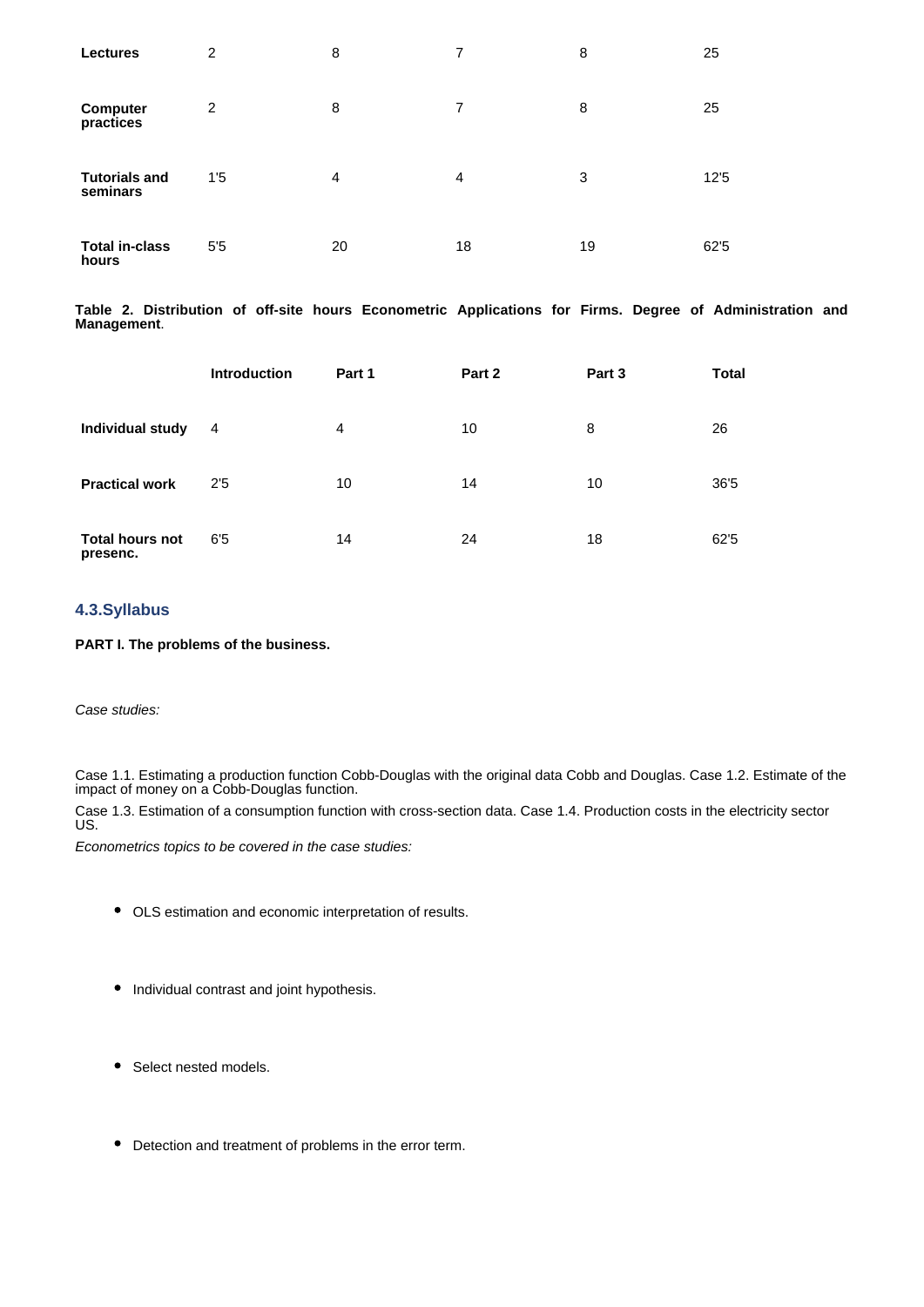$\bullet$ Dummy variables.

*Theoretical contents to practical cases:*

- Revision of the OLS estimation and error term problems.
- Problems specification and structural break.

PART II. The microeconomic business environment.

*Case studies:*

Case 2.1. Study of the relationship between wage growth and unemployment estimates of the Phillips curve with the original Phillips's data.

Case 2.2. Determinants of tourism income in Spain.

Case 2.3. Study of the influence of changes in the weather in electricity consumption in the US. Case 2.4. Influence of smoking bans at work on smokers in the US. *Econometrics topics to be covered in the case studies:*

- Estimation and economic interpretation of results.
- Estimation of functional forms.
- Contrast economic assumptions by using dummy variables.
- **•** Estimation with binary dependent variable.

*Theoretical contents to practical cases:*

- Problems associated with the data. Multicollinearity and influential observations.
- $\bullet$ Models with binary dependent variable.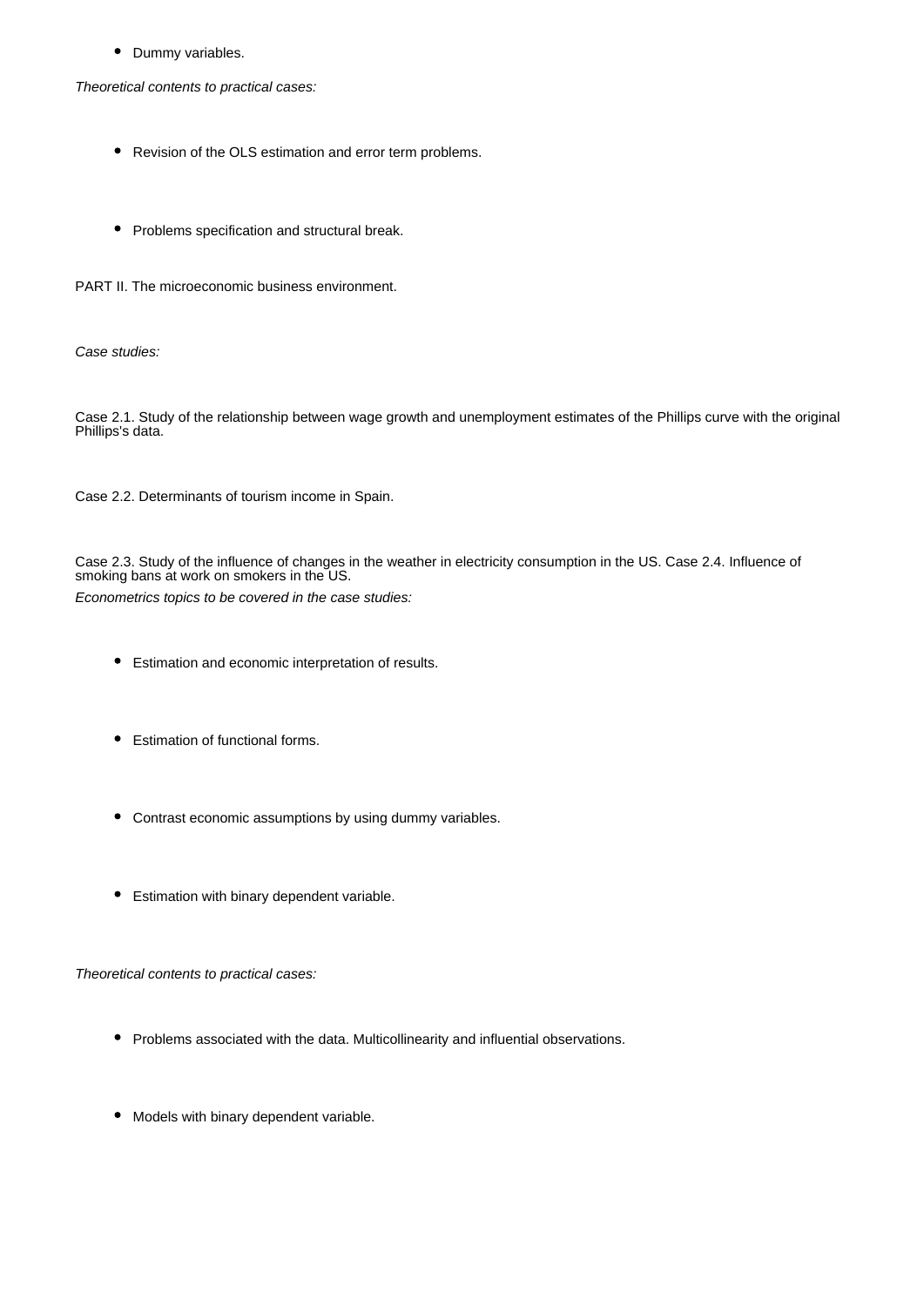PART III. The macroeconomic environment of the business.

*Case studies:*

Case 3.1. Univariate study and prediction of a time series.

Case 3.2. Study of long-term relationship between the interest rate and the inflation rate in the US. Case 3.3. Study of the balance between real wages and productivity of the labor market in the US. *Econometrics topics to be covered in the case studies:*

- $\bullet$  Identification and estimation of ARIMA models.
- Identification of the order of integration of time series.
- Estimation of cointegration relations.
- Estimation of the short- and long-term. Error correction mechanism.

*Theoretical contents to practical cases:*

- Univariate time series models.
- Integration and cointegration.

### **4.4.Course planning and calendar**

The calendar of theoretical and practical sessions of the subject will be made public on the web of the Center, the dates of submission of papers, assessments and other activities will be communicated by the teachers of the subject through the ADD of the University of Zaragoza.

(i)- During the first two weeks of the course, the presentation of the subject will be done and the fundamental elements with which Econometrics works will be reviewed, this constitutes a simple refreshment of ideas about knowledge that the student should already have after studying the subjects of Economic Theory and Econometrics in previous courses. Then, the Gretl econometric program will be reviewed in one or two sessions, since this will be the one with which the practices will be carried out and with which the different exercises that will be proposed throughout the course will be solved.

(ii)- A normal week of the course consists of four hours of face-to-face classes, two of which will be devoted, unless there are anomalous circumstances, to present and discuss the theoretical content of the subject, the other two will be dedicated to practice in which students apply their knowledge to solve several practical cases with the help of the computer.

(iii)- Throughout the course three sessions will be held in which students will present the exercises they have been doing in each part of the course. It is intended that all students must expose an exercise in each session, so that they are forced to prepare a public presentation with a computer, about 10 minutes in length, summarizing the methodology applied and the most important results of the exercise.